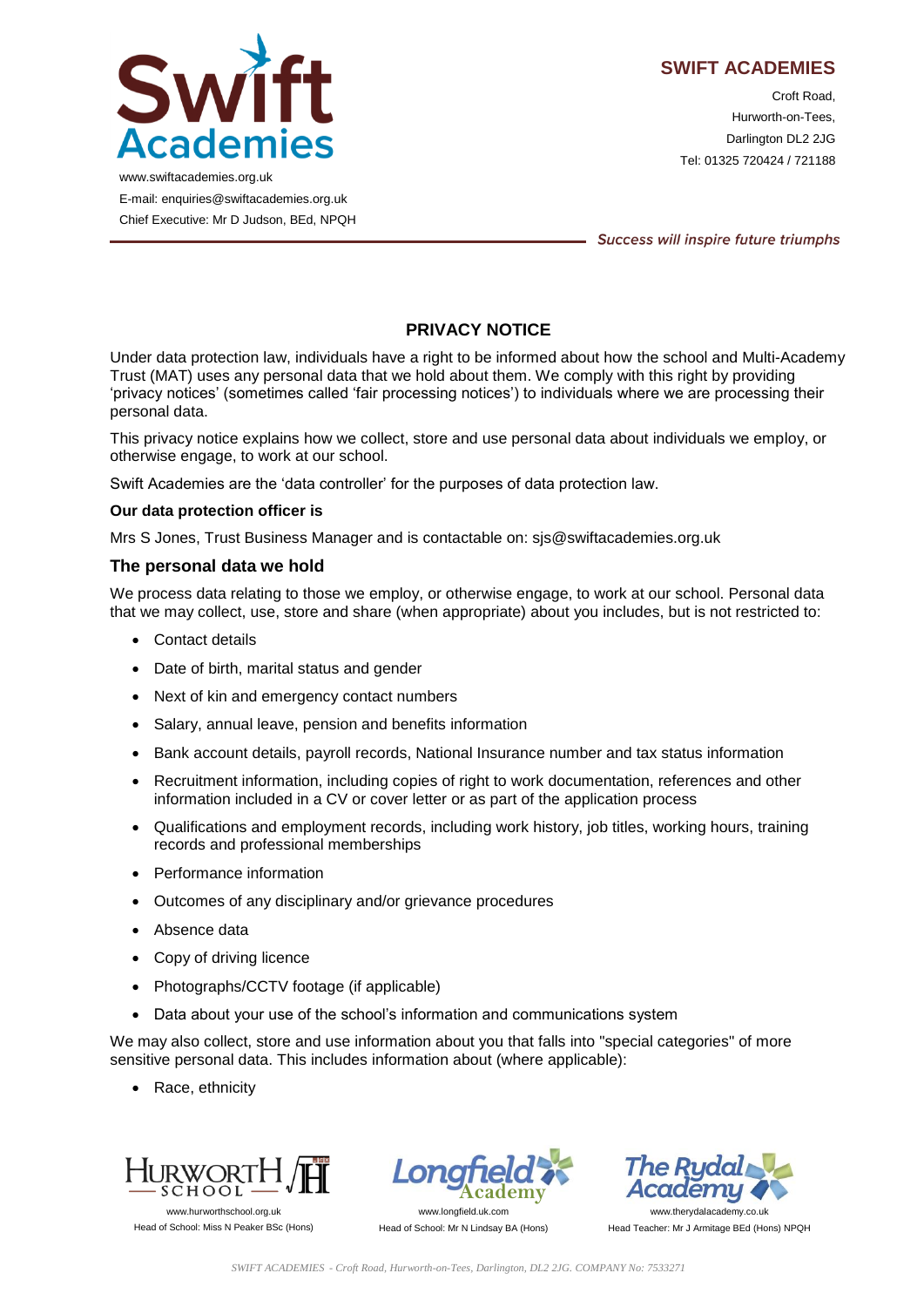

Croft Road, Hurworth-on-Tees, Darlington DL2 2JG Tel: 01325 720424 / 721188

www.swiftacademies.org.uk E-mail: enquiries@swiftacademies.org.uk Chief Executive: Mr D Judson, BEd, NPQH

Success will inspire future triumphs

- Criminal records
- Trade union membership
- Health, including any medical conditions, and sickness records

## **Why we use this data**

The purpose of processing this data is to help us run the school, including to:

- Enable you to be paid
- Facilitate safe recruitment, as part of our safeguarding obligations towards pupils
- Support effective performance management
- Inform our recruitment and retention policies
- Allow better financial modelling and planning
- Enable equalities monitoring
- Improve the management of workforce data across the sector

## **Our lawful basis for using this data**

We only collect and use personal information about you when the law allows us to. Most commonly, we use it where we need to:

- Fulfil a contract we have entered into with you
- Comply with a legal obligation
- Carry out a task in the public interest

Less commonly, we may also use personal information about you where:

- You have given us consent to use it in a certain way
- We need to protect your vital interests (or someone else's interests)

Where you have provided us with consent to use your data, you may withdraw this consent at any time. We will make this clear when requesting your consent, and explain how you go about withdrawing consent if you wish to do so.

Some of the reasons listed above for collecting and using personal information about you overlap, and there may be several grounds which justify the school's use of your data.



Head of School: Miss N Peaker BSc (Hons)



Head of School: Mr N Lindsay BA (Hons)

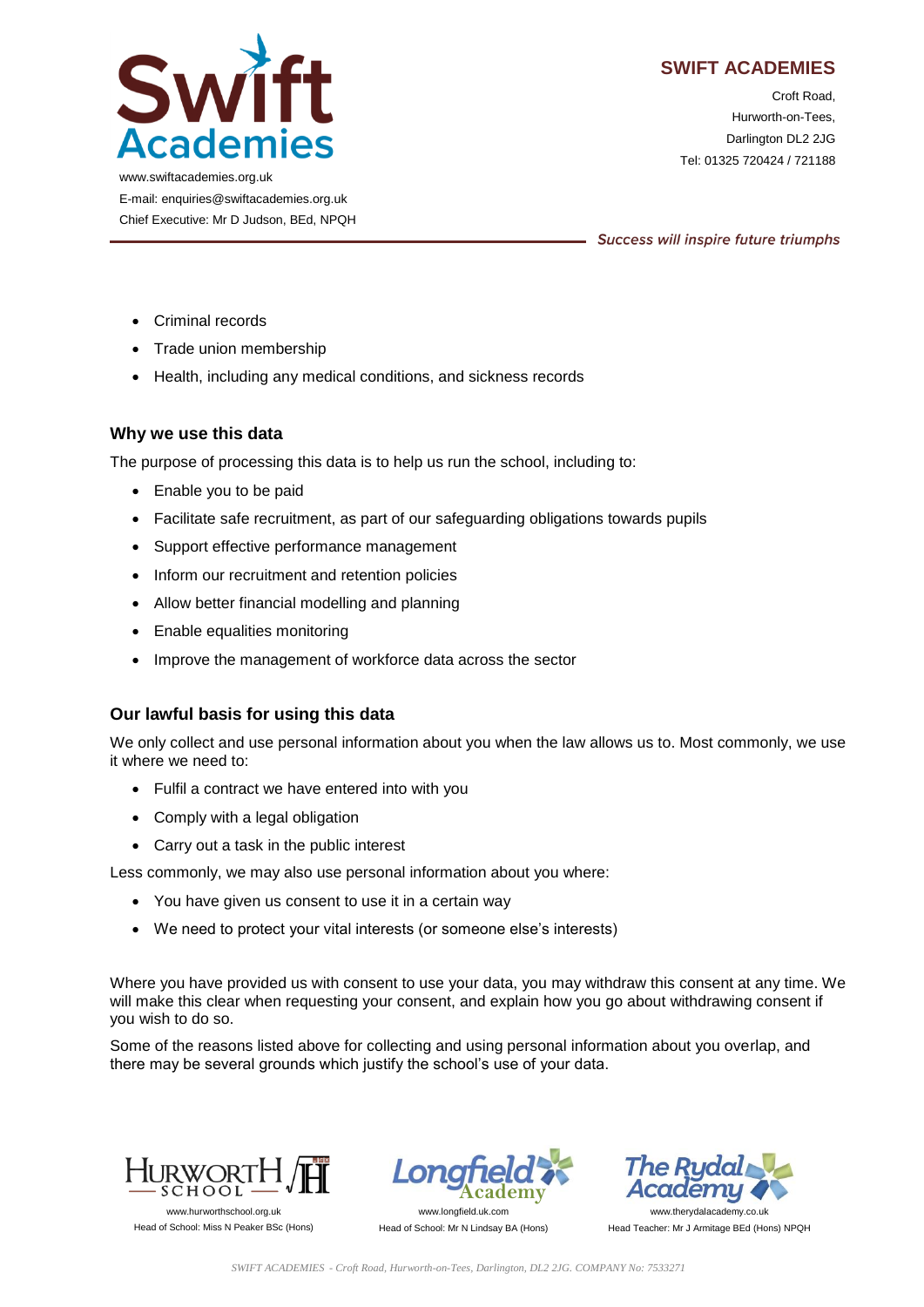

Croft Road, Hurworth-on-Tees, Darlington DL2 2JG Tel: 01325 720424 / 721188

www.swiftacademies.org.uk E-mail: enquiries@swiftacademies.org.uk Chief Executive: Mr D Judson, BEd, NPQH

Success will inspire future triumphs

# **Collecting this information**

While the majority of information we collect from you is mandatory, there is some information that you can choose whether or not to provide to us.

Whenever we seek to collect information from you, we make it clear whether you must provide this information (and if so, what the possible consequences are of not complying), or whether you have a choice.

## **How we store this data**

Personal data is stored in line with our Data Protection Policy.

We create and maintain an employment file for each staff member. The information contained in this file is kept secure and is only used for purposes directly relevant to your employment.

Once your employment with us has ended, we will retain this file and delete the information in it in accordance with our Record Retention schedule.

## **Data sharing**

We do not share information about you with any third party without your consent unless the law and our policies allow us to do so.

Where it is legally required, or necessary (and it complies with data protection law), we may share personal information about you with:

- Department for Education we share personal data with the Department for Education (DfE) on a statutory basis. This data sharing underpins workforce policy monitoring, evaluation, and links to school funding / expenditure and the assessment of educational attainment. We are required to share information about our workforce members with our local authority (LA) under section 5 of the Education (England) Regulations 2007 and amendments
- Local Authority we are required to share information about our workforce members with our local authority (LA) under section 5 of the Education (England) Regulations 2007 and amendments
- Multi-Academy Trust to allow the business to function, such as sharing information with HR and finance teams
- Our regulator [e.g. Ofsted] to meet our legal obligations to share certain information during the inspection process
- Suppliers and service providers to enable them to provide the service we have contracted them for, such as payroll
- Our auditors to enable them to provide the service we have contracted them for



Head of School: Miss N Peaker BSc (Hons)



Head of School: Mr N Lindsay BA (Hons)

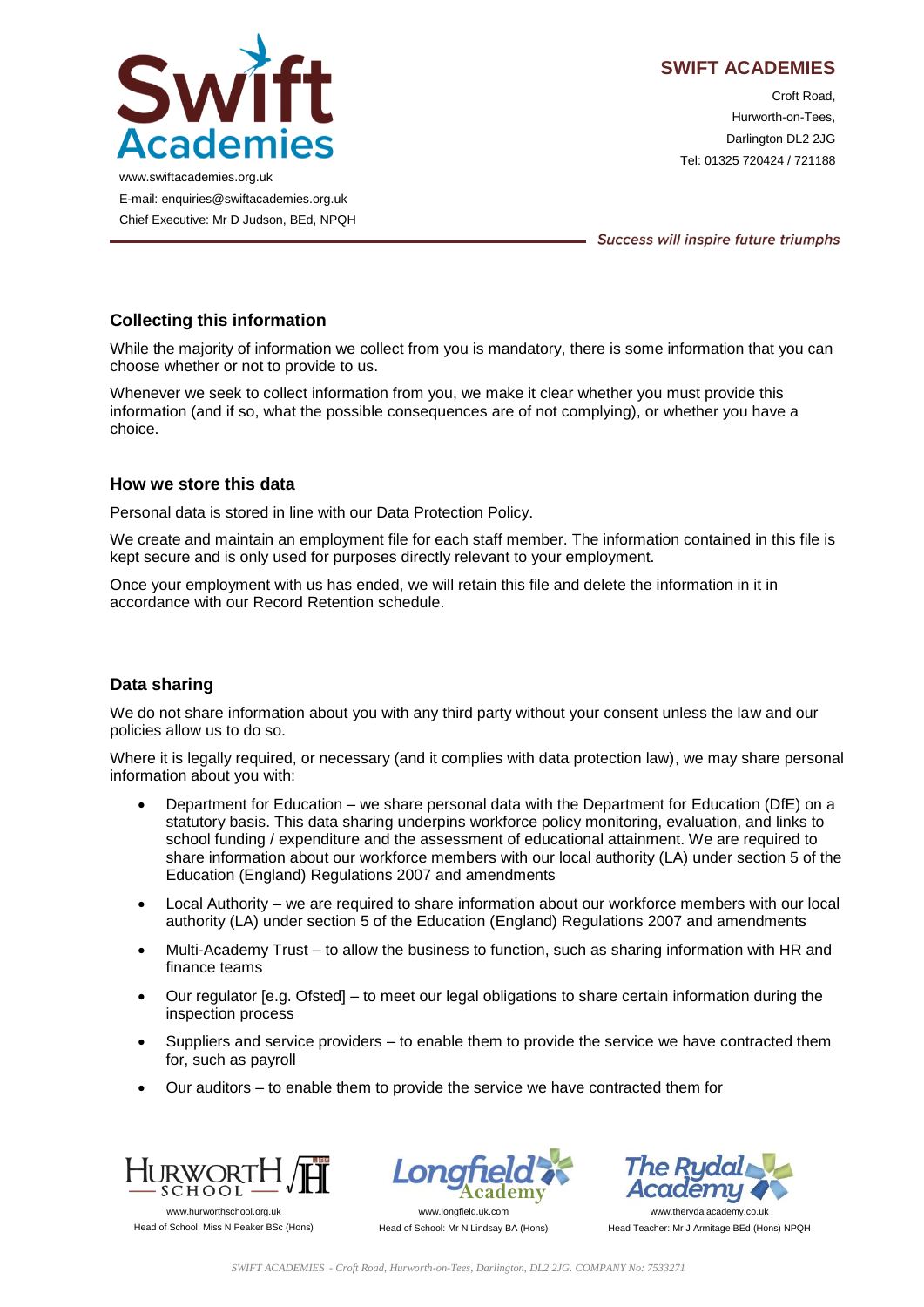

Croft Road, Hurworth-on-Tees, Darlington DL2 2JG Tel: 01325 720424 / 721188

www.swiftacademies.org.uk E-mail: enquiries@swiftacademies.org.uk Chief Executive: Mr D Judson, BEd, NPQH

Success will inspire future triumphs

- Survey and research organisations to enable them to provide the service we have contracted them for
- Trade unions and associations to support you during employment processes
- Health authorities to enable them to provide the service we have contracted them for
- Security organisations to enable them to provide the service we have contracted them for
- Health and social welfare organisations to meet our legal obligations to share certain information with it, such as child protection information
- Professional advisers and consultants to enable them to provide the service we have contracted them for
- Police forces, courts, tribunals to meet our legal obligations to share certain information with it, such as CCTV footage or contact information
- Professional bodies to meet our legal obligations to share certain information with it, such as the Teaching Council

### **Transferring data internationally**

Where we transfer personal data to a country or territory outside the European Economic Area, we will do so in accordance with data protection law.

### **Your rights**

#### **How to access personal information we hold about you**

Individuals have a right to make a **'subject access request'** to gain access to personal information that the school holds about them.

If you make a subject access request, and if we do hold information about you, we will:

- Give you a description of it
- Tell you why we are holding and processing it, and how long we will keep it for
- Explain where we got it from, if not from you
- Tell you who it has been, or will be, shared with
- Let you know whether any automated decision-making is being applied to the data, and any consequences of this
- Give you a copy of the information in an intelligible form



Head of School: Miss N Peaker BSc (Hons)